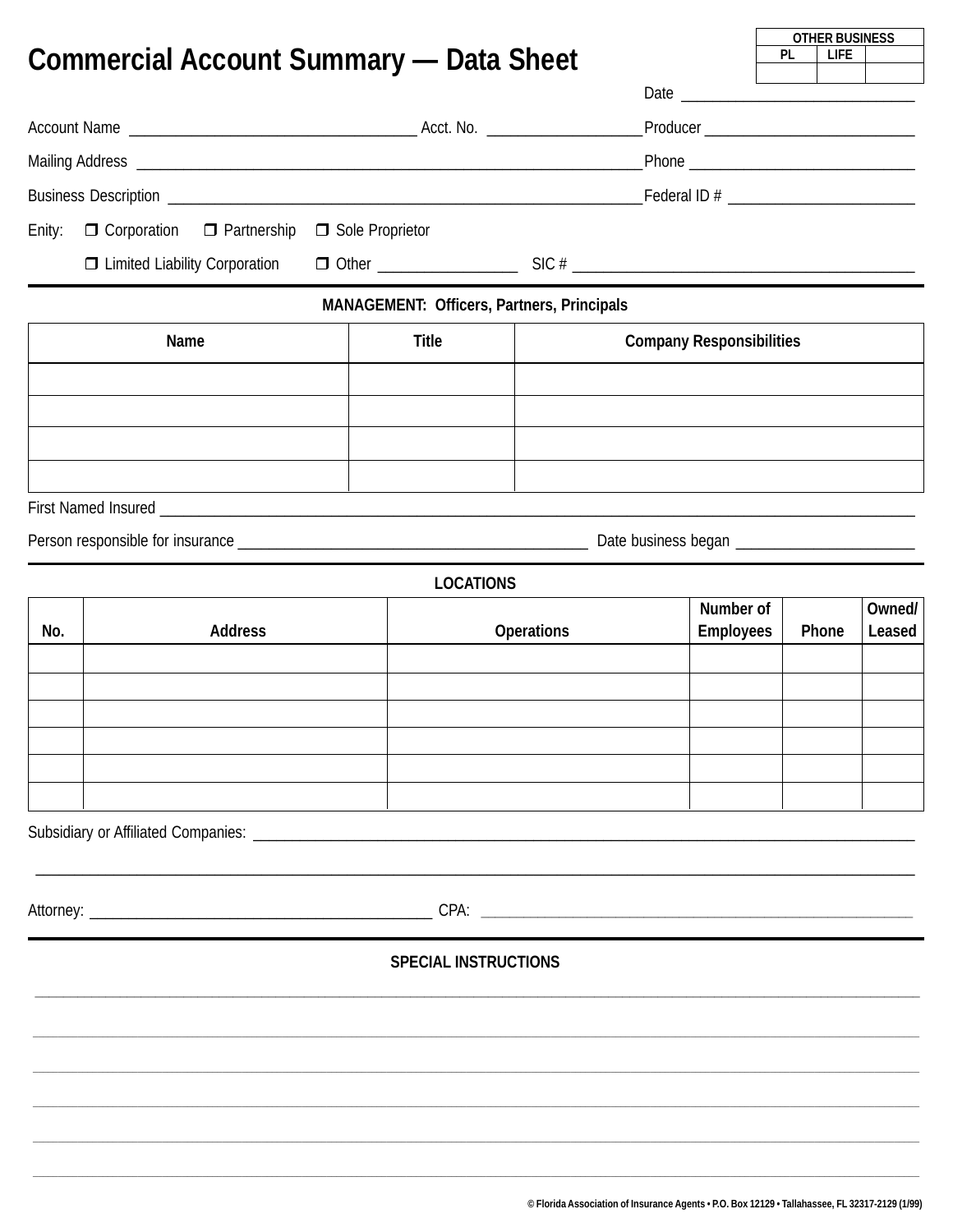## **COMMERCIAL LINES COVERAGE CHECKLIST**

| <b>COVERAGE</b>                                                | $*1$ | $^{\star}2$ | *3 | <b>COVERAGE</b>                                   | $*1$ | $*_{2}$ | *3 |
|----------------------------------------------------------------|------|-------------|----|---------------------------------------------------|------|---------|----|
| <b>PROPERTY:</b>                                               |      |             |    | <b>Builders' Risk</b>                             |      |         |    |
| <b>Direct Damage</b>                                           |      |             |    | <b>Tuition and Fees</b>                           |      |         |    |
| Buildings □ Basic □ Broad □ Special □ X-Wind                   |      |             |    | Business Income Changes - Time Period             |      |         |    |
| <b>Additional Covered Property</b>                             |      |             |    | □ 24 Hrs □ No Waiting Period                      |      |         |    |
| Personal Property of Insured:                                  |      |             |    |                                                   |      |         |    |
| □ Basic □ Broad □ Special □ X-Wind                             |      |             |    | Extra Expense Form                                |      |         |    |
| Leased Equipment                                               |      |             |    |                                                   |      |         |    |
| Tenant's Improvements and Betterments                          |      |             |    | Leasehold Interest Form                           |      |         |    |
| Personal Property of Others                                    |      |             |    | <b>T</b> Tenants Lease Interest Bonus Payments    |      |         |    |
| Replacement Cost                                               |      |             |    | □ Improvements & Betterments<br>Prepaid Rent      |      |         |    |
| <b>Inflation Guard</b>                                         |      |             |    |                                                   |      |         |    |
| Agreed Value                                                   |      |             |    | Legal Liability Form                              |      |         |    |
| <b>Functional Valuation</b>                                    |      |             |    |                                                   |      |         |    |
| <b>Building</b>                                                |      |             |    | Ordinance or Law                                  |      |         |    |
| Personal Property                                              |      |             |    | Overhead Transmission Lines - Off-Premises        |      |         |    |
| Blanket                                                        |      |             |    | Power/Water/Communications Failure - Off-Premises |      |         |    |
|                                                                |      |             |    |                                                   |      |         |    |
| Value Reporting Form                                           |      |             |    |                                                   |      |         |    |
| Peak Season                                                    |      |             |    | <b>AUTOMOBILE:</b>                                |      |         |    |
| Manufacturers' Selling Price                                   |      |             |    | <b>Business Auto</b>                              |      |         |    |
| <b>Builders' Risk</b>                                          |      |             |    | Liability                                         |      |         |    |
| Including Collapse                                             |      |             |    | PIP: □ Basic □ Extended<br><b>D</b> Additional    |      |         |    |
| Including Theft of Building Materials, Fixtures,               |      |             |    | <b>Medical Payments</b>                           |      |         |    |
| Machinery, Equipment                                           |      |             |    | Uninsured Motorists: □ Stacked □ Non-stacked      |      |         |    |
| Separate or Sub-Contractor's Interests                         |      |             |    | Physical Damage                                   |      |         |    |
| Renovations                                                    |      |             |    | Private Passenger: □ Blanket □ Specified          |      |         |    |
| Reporting Form                                                 |      |             |    | □ Blanket □ Specified<br>Other:                   |      |         |    |
| Glass                                                          |      |             |    | □ Comprehensive □ Specified Perils                |      |         |    |
| Property Damage Legal Liability                                |      |             |    | Collision                                         |      |         |    |
| Ordinance or Law - Coverage                                    |      |             |    | Hired Auto: Liability<br><b>Physical Damage</b>   |      |         |    |
| □ A □ B and C Combined Limit                                   |      |             |    | Non-ownership Liability                           |      |         |    |
| Spoilage Coverage                                              |      |             |    | Drive Other Car: □ Individual & Spouse □ Children |      |         |    |
| Vacancy Permit                                                 |      |             |    | Liability                                         |      |         |    |
| <b>Outdoor Property</b>                                        |      |             |    | <b>Medical Payments</b>                           |      |         |    |
| Off-Premises: Utility Services                                 |      |             |    | Comprehensive                                     |      |         |    |
| $\Box$ Water<br>$\Box$ Communications<br>$\Box$ Power          |      |             |    | Collision                                         |      |         |    |
| $\Box$ Exclude – Overhead Transmission Lines<br>$\Box$ Include |      |             |    | <b>Uninsured Motorists</b>                        |      |         |    |
| Locations Outside of Territory                                 |      |             |    | <b>Broadened PIP</b>                              |      |         |    |
| Increased Debris Removal                                       |      |             |    | Rental Reimbursement                              |      |         |    |
|                                                                |      |             |    | Sound Equipment                                   |      |         |    |
| <b>Indirect Damage</b>                                         |      |             |    | Trailers: □Under<br>Over 2,000 lbs.               |      |         |    |
| Business Income Form: □ Basic □ Broad<br>$\Box$ Special        |      |             |    |                                                   |      |         |    |
| <b>Business Income</b>                                         |      |             |    | Garage                                            |      |         |    |
| Extra Expense                                                  |      |             |    | Liability                                         |      |         |    |
| <b>Rental Value</b>                                            |      |             |    | <b>Unlimited Customer Coverage</b>                |      |         |    |
| □ Coins. □ Mo. Lim. □ Max. Pd. □ Agreed Value                  |      |             |    | Elimination of Completed Operations Deductible    |      |         |    |
| Ordinary Payroll: □Limited<br>$\Box$ Excluded                  |      |             |    | <b>Broadened Coverage</b>                         |      |         |    |
| Premium Adjustment                                             |      |             |    | Changes in Non-auto Aggregate                     |      |         |    |
| <b>Extended Period of Indemnity</b>                            |      |             |    | Pickup & Delivery of Autos (non-franchise dealer) |      |         |    |
| Electronic Media                                               |      |             |    | <b>False Pretense</b>                             |      |         |    |
| Dependent Properties                                           |      |             |    | Drive-Away Collision                              |      |         |    |
|                                                                |      |             |    |                                                   |      |         |    |

Checklist continued on the following page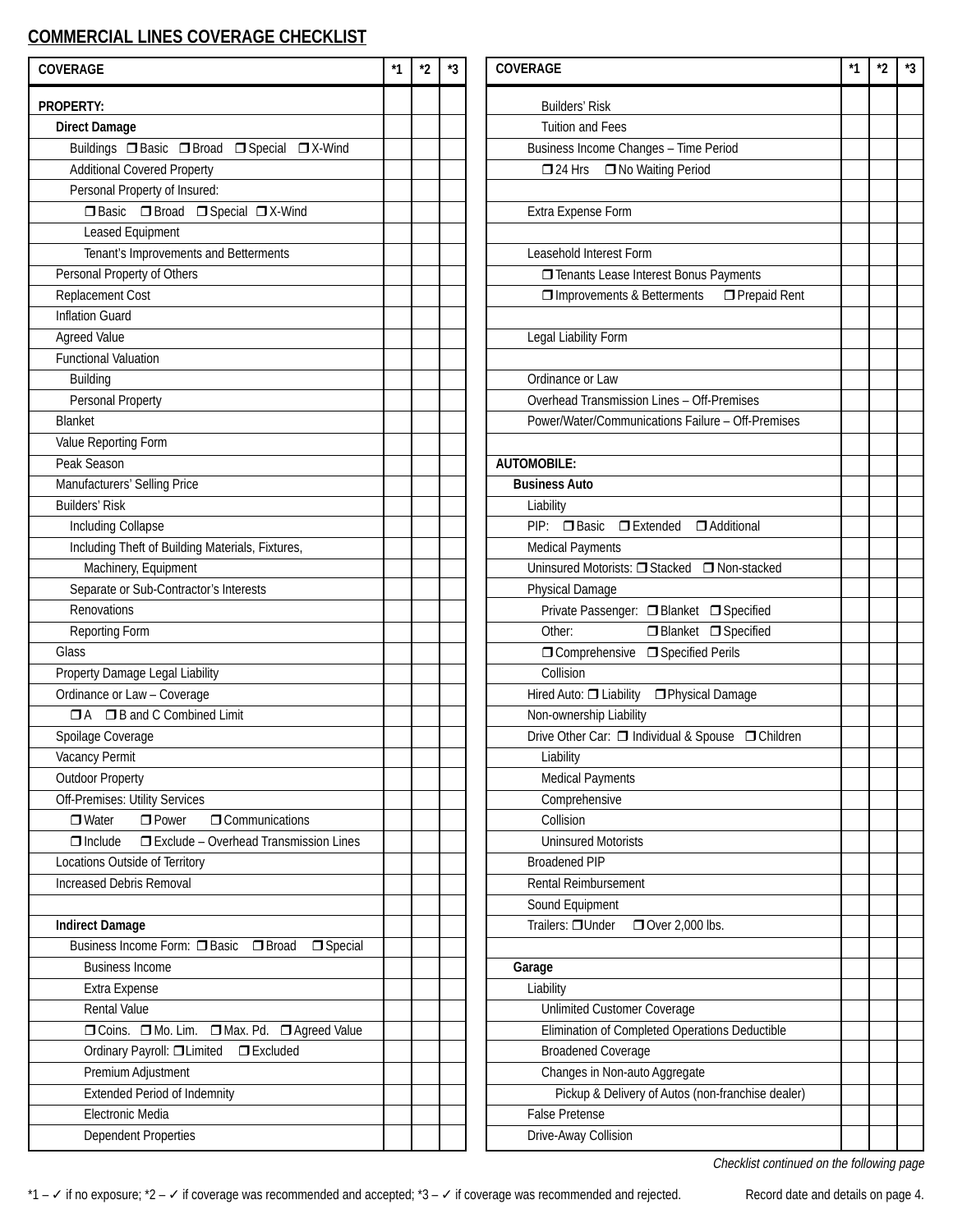## **COMMERCIAL LINES COVERAGE CHECKLIST (Continued)**

| <b>COVERAGE</b>                                           | $*1$ | $*_{2}$ | *3 | <b>COVERAGE</b>                                                 | $*1$ | $*2$ | *3 |
|-----------------------------------------------------------|------|---------|----|-----------------------------------------------------------------|------|------|----|
| □ Non-stacked<br>Garage Uninsured Motorists: □ Stacked    |      |         |    | <b>Railroad Protective</b>                                      |      |      |    |
| Medical Payments: [ Auto   Prem.<br>$\Box$ Both           |      |         |    | <b>Discontinued Operations</b>                                  |      |      |    |
| Garagekeepers' Insurance:                                 |      |         |    | Outside of Territory                                            |      |      |    |
| □ Legal Liability □ Direct Primary<br>Direct Excess       |      |         |    |                                                                 |      |      |    |
| Dealers Comprehensive                                     |      |         |    | <b>INLAND MARINE:</b>                                           |      |      |    |
| <b>Dealers Collision</b>                                  |      |         |    | <b>Accounts Receivable</b>                                      |      |      |    |
| <b>Discontinued Operations</b>                            |      |         |    | Valuable Papers                                                 |      |      |    |
|                                                           |      |         |    | Computer/Data Processing                                        |      |      |    |
| <b>Truckers</b>                                           |      |         |    | <b>Equipment Floater</b>                                        |      |      |    |
| Trailer Interchange                                       |      |         |    | <b>Installation Floater</b>                                     |      |      |    |
| Deadheading                                               |      |         |    | Sign Floater                                                    |      |      |    |
| Bobtailing                                                |      |         |    | Motor Truck Cargo                                               |      |      |    |
|                                                           |      |         |    | <b>Bailees Liability</b>                                        |      |      |    |
| <b>Miscellaneous Vehicles</b>                             |      |         |    | <b>Bailees Customers</b>                                        |      |      |    |
|                                                           |      |         |    | Dealers Block                                                   |      |      |    |
| <b>WORKERS COMPENSATION:</b>                              |      |         |    | Mail                                                            |      |      |    |
| Statutory & Employers Liability                           |      |         |    | <b>Installment Floater</b>                                      |      |      |    |
| $\Box$ Officers excl.<br>Sole proprietors, Partners incl. |      |         |    | Fine Arts                                                       |      |      |    |
| Leased Employees                                          |      |         |    | Camera                                                          |      |      |    |
| Volunteers                                                |      |         |    | <b>Musical Instruments</b>                                      |      |      |    |
| <b>Other States</b>                                       |      |         |    | <b>Theatrical Equipment</b>                                     |      |      |    |
| USL & HW                                                  |      |         |    | Physicians & Surgeons                                           |      |      |    |
| Jones Act                                                 |      |         |    | Film                                                            |      |      |    |
| Federal Employees Liability Act                           |      |         |    | Floor Plan                                                      |      |      |    |
| Outside of Territory                                      |      |         |    |                                                                 |      |      |    |
|                                                           |      |         |    | <b>BOILER &amp; MACHINERY:</b>                                  |      |      |    |
| <b>GENERAL LIABILITY:</b>                                 |      |         |    | <b>Basic Form</b>                                               |      |      |    |
| GCL: □ Occurrence<br>Oclaims-made                         |      |         |    | Consequential Loss Valued Business Income                       |      |      |    |
| Premises/Operations                                       |      |         |    | Actual Loss Sustained Business Income                           |      |      |    |
| Products/Completed Operations                             |      |         |    | <b>Small Business</b>                                           |      |      |    |
| Personal Injury                                           |      |         |    | Small Business Broad Form                                       |      |      |    |
| Advertising Injury                                        |      |         |    |                                                                 |      |      |    |
| <b>Medical Payments</b>                                   |      |         |    | <b>CRIME &amp; FIDELITY:</b>                                    |      |      |    |
| Fire Damage Liability - Increase                          |      |         |    | $\Box$ Schedule<br><b>Employee Dishonesty</b><br>$\Box$ Blanket |      |      |    |
| Changes in Limits/Aggregate:                              |      |         |    | Theft Disappearance & Destruction: □ Inside<br>$\Box$ Outside   |      |      |    |
|                                                           |      |         |    | Premises Burglary                                               |      |      |    |
| Optional Deductibles: □ BI<br>$\square$ PD                |      |         |    | Premises Theft                                                  |      |      |    |
| Mandatory Coverage Modification Endorsement(s):           |      |         |    | Robbery & Safe Burglary                                         |      |      |    |
|                                                           |      |         |    | Inside:<br>$\Box$ Money<br>Other than Money                     |      |      |    |
| Claims-made Options:                                      |      |         |    | Outside: □ Money<br>Other than Money                            |      |      |    |
|                                                           |      |         |    | Forgery & Alteration                                            |      |      |    |
|                                                           |      |         |    | Innkeepers Liability                                            |      |      |    |
| Employment - Related Practices Liability                  |      |         |    | Computer Fraud                                                  |      |      |    |
| <b>Owners &amp; Contractors Protective</b>                |      |         |    |                                                                 |      |      |    |
| Pollution                                                 |      |         |    | <b>OCEAN MARINE:</b>                                            |      |      |    |
| Professional/E&O                                          |      |         |    | Hull                                                            |      |      |    |
| Liquor Liability                                          |      |         |    | Protection & Indemnity                                          |      |      |    |
| Injury to Leased Workers                                  |      |         |    |                                                                 |      |      |    |
| Underground Storage Tank Liability                        |      |         |    | Cargo<br>Freight                                                |      |      |    |
| Druggists Liability                                       |      |         |    |                                                                 |      |      |    |
| <b>Employee Benefits</b>                                  |      |         |    |                                                                 |      |      |    |

| <b>COVERAGE</b>                                                 | *1 | *2 | *3 |
|-----------------------------------------------------------------|----|----|----|
| <b>Railroad Protective</b>                                      |    |    |    |
| <b>Discontinued Operations</b>                                  |    |    |    |
| Outside of Territory                                            |    |    |    |
|                                                                 |    |    |    |
| <b>INLAND MARINE:</b>                                           |    |    |    |
| Accounts Receivable                                             |    |    |    |
| Valuable Papers                                                 |    |    |    |
| Computer/Data Processing                                        |    |    |    |
| <b>Equipment Floater</b>                                        |    |    |    |
| <b>Installation Floater</b>                                     |    |    |    |
| Sign Floater                                                    |    |    |    |
| Motor Truck Cargo                                               |    |    |    |
| <b>Bailees Liability</b>                                        |    |    |    |
| <b>Bailees Customers</b>                                        |    |    |    |
| Dealers Block                                                   |    |    |    |
| Mail                                                            |    |    |    |
| <b>Installment Floater</b>                                      |    |    |    |
| Fine Arts                                                       |    |    |    |
| Camera                                                          |    |    |    |
| <b>Musical Instruments</b>                                      |    |    |    |
| <b>Theatrical Equipment</b>                                     |    |    |    |
| Physicians & Surgeons                                           |    |    |    |
| Film                                                            |    |    |    |
| Floor Plan                                                      |    |    |    |
|                                                                 |    |    |    |
| <b>BOILER &amp; MACHINERY:</b>                                  |    |    |    |
| <b>Basic Form</b>                                               |    |    |    |
| Consequential Loss Valued Business Income                       |    |    |    |
| <b>Actual Loss Sustained Business Income</b>                    |    |    |    |
| <b>Small Business</b>                                           |    |    |    |
| Small Business Broad Form                                       |    |    |    |
|                                                                 |    |    |    |
| <b>CRIME &amp; FIDELITY:</b>                                    |    |    |    |
| <b>Employee Dishonesty</b><br>$\Box$ Blanket<br>$\Box$ Schedule |    |    |    |
| Theft Disappearance & Destruction: □ Inside<br>Outside          |    |    |    |
| Premises Burglary                                               |    |    |    |
| <b>Premises Theft</b>                                           |    |    |    |
| Robbery & Safe Burglary                                         |    |    |    |
| $\Box$ Money<br>Inside:<br>Other than Money                     |    |    |    |
| Outside: □ Money<br>Other than Money                            |    |    |    |
| Forgery & Alteration                                            |    |    |    |
| Innkeepers Liability                                            |    |    |    |
| <b>Computer Fraud</b>                                           |    |    |    |
| <b>OCEAN MARINE:</b>                                            |    |    |    |
| Hull                                                            |    |    |    |
| Protection & Indemnity                                          |    |    |    |
| Cargo                                                           |    |    |    |
|                                                                 |    |    |    |
| Freight                                                         |    |    |    |

Checklist continued on the following page